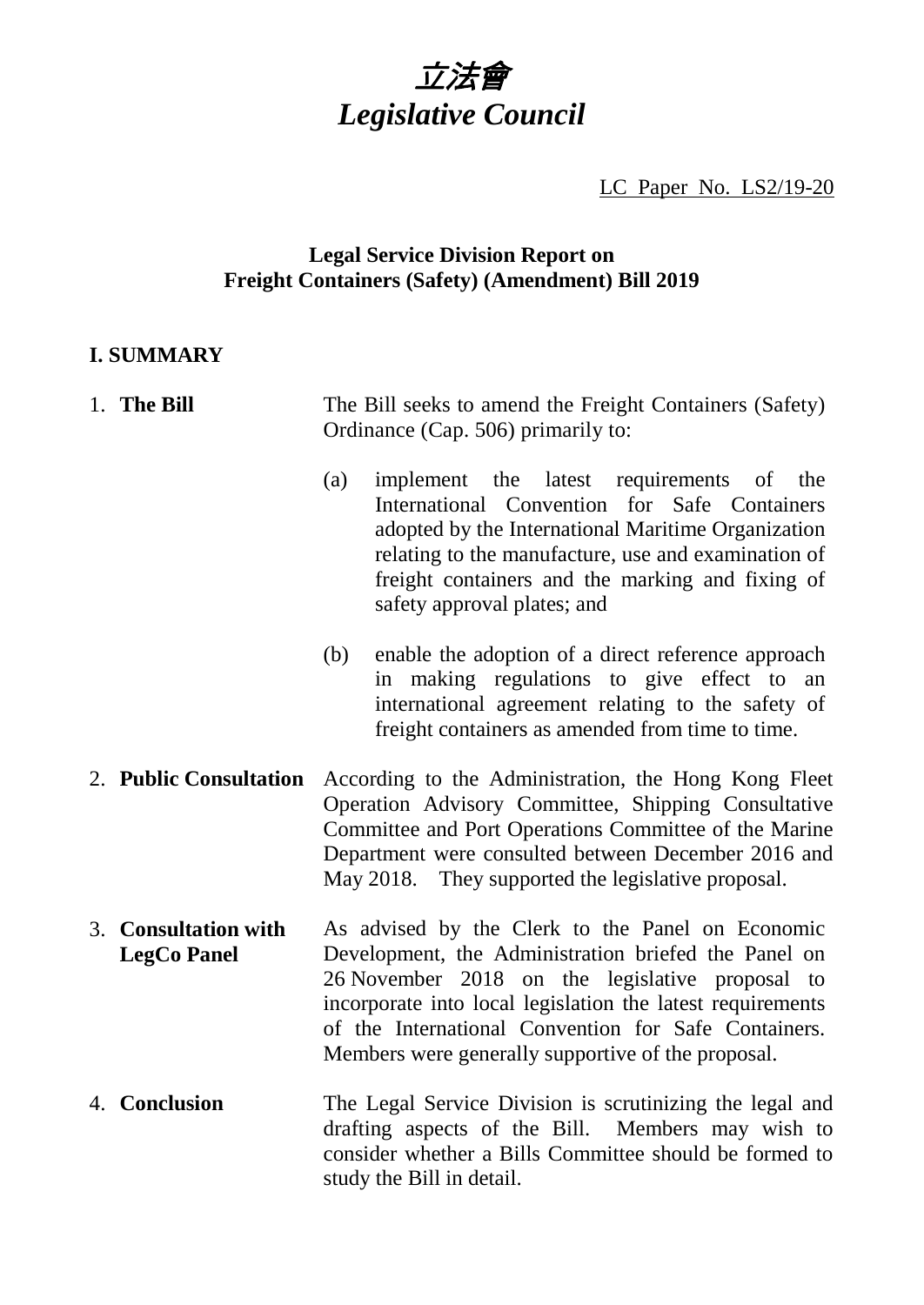### **II. REPORT**

The date of First Reading of the Bill is 23 October 2019. Members may refer to the Legislative Council ("LegCo") Brief (File Ref.: THB(T)PML CR 8/10/130/2) issued by the Transport and Housing Bureau ("THB") in October 2019 for further details.

### **Object of the Bill**

2. The Bill seeks to amend the Freight Containers (Safety) Ordinance (Cap. 506) to:

- (a) implement the latest requirements of the International Convention for Safe Containers ("the Convention") relating to the manufacture, use and examination of freight containers and the marking and fixing of safety approval plates ("SAP");
- (b) enable the adoption of a direct reference approach ("DRA") in making regulations to give effect to an international agreement relating to the safety of freight containers as revised or amended from time to time; and
- (c) make minor textual amendments, and provide for related matters.

#### **Background**

3. The Convention was adopted by the International Maritime Organization ("IMO") in 1972 to prescribe safety standards and procedures for the use of freight containers. The Convention is implemented in Hong Kong through Cap. 506 which came into operation on 10 November 2006 (L.N. 216 of 2006). Under section 4 of Cap. 506, it is an offence for the owner (and, in certain situations, the bailee or lessee) of a container to use it or permit it to be used without complying with the SAP, maintenance, examination or markings requirements under Cap. 506. The offence is punishable by a fine at level 4 (\$25,000) and one year's imprisonment.

4. In December 2010 and June 2013, the Maritime Safety Committee of IMO adopted Resolutions MSC.310(88) and MSC.355(92) ("the Resolutions") to amend, among others, Annex I and Annex II to the Convention with regard to the testing, inspection, approval, maintenance and structural safety of containers.

#### **Provisions of the Bill**

5. The primary purpose of the Bill is to amend Cap. 506 to implement the latest requirements of the Convention as amended by the Resolutions. The salient amendments are set out below.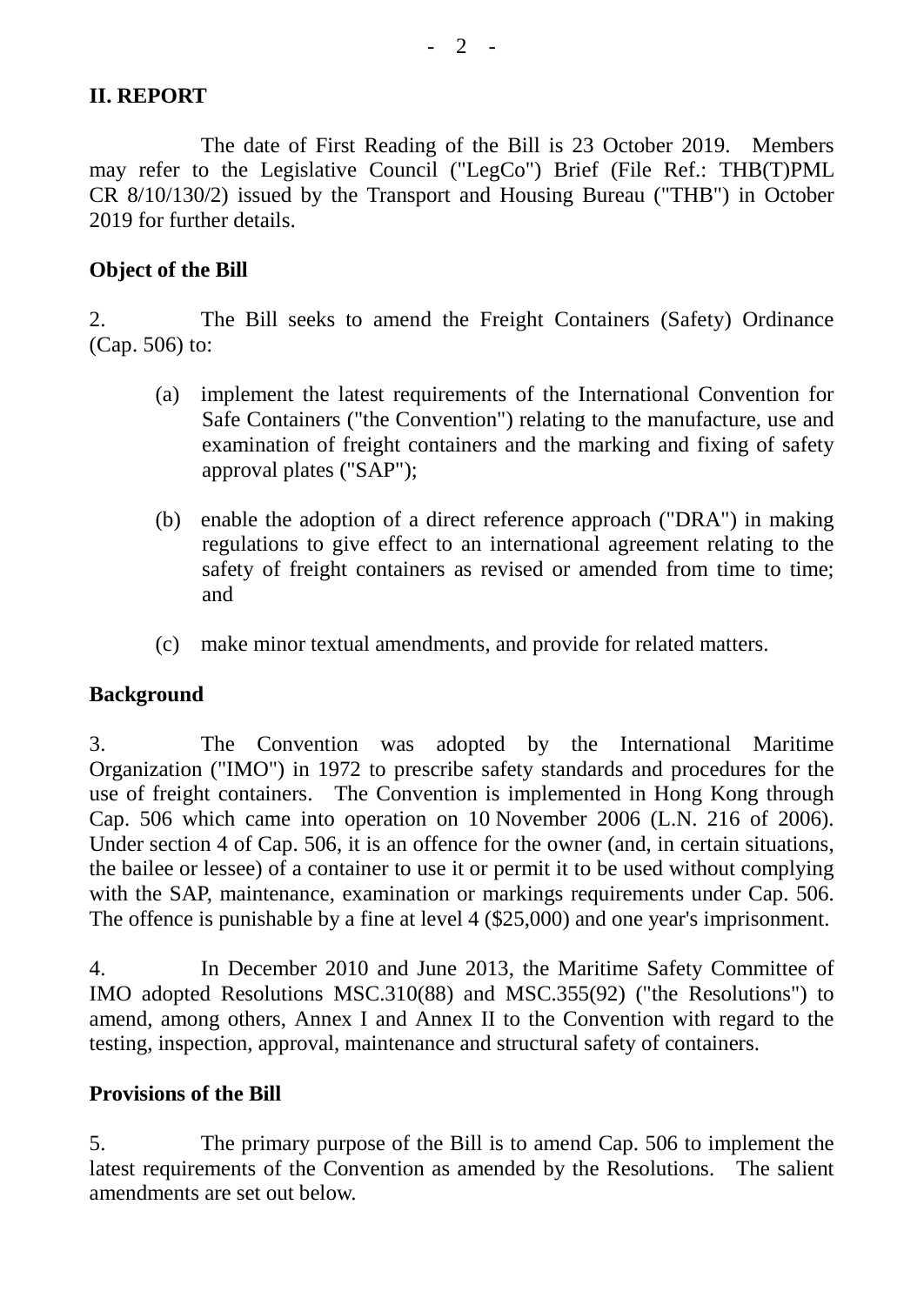## Proposed amendments to implement the Resolutions

6. Clause 3 proposes repealing the existing definitions of "maximum operating gross weight", "maximum permissible payload" and "tare weight" under section 2 of Cap. 506 and substituting new definitions of "maximum operating gross mass", "maximum permissible payload" and "tare" respectively to reflect the latest terminology adopted in the Convention as amended by the Resolutions.

7. Schedule 1 to Cap. 506 currently provides for the structural safety and tests of containers. Clause 11 proposes repealing Schedule 1. Consequentially, clauses 5, 6, 8 and 9 seek to amend sections 5, 6, 10A and 14 of Cap. 506 by repealing all references to the "structural safety requirements and test standards specified in Schedule 1" and making direct reference to the latest requirements and standards specified in Annex II to the Convention as amended by the Resolutions.

8. Under section 10 of Cap. 506, SAP must be marked and fixed to containers in accordance with the requirements currently set out in Schedule 2 to Cap. 506. Clause 12 seeks to replace the existing Schedule 2 with a new Schedule 2 to provide for the marking and fixing of SAP in accordance with Annex I to the Convention as amended by the Resolutions, including additional marking requirements for containers with limited stacking or racking capacity<sup>[1](#page-2-0)</sup>.

9. Clause 7 seeks to amend section 10 to the effect that for a container whose construction was completed before 1 July 2014 without subsequent structural modification, the existing requirements with regard to SAP would continue to apply.

# Proposed amendments relating to DRA

10. Section 27 of Cap. 506 at present empowers the Secretary for Transport and Housing ("STH") to make regulations for the purpose of Cap. 506 and for giving effect to any provision of the Convention applicable to Hong Kong. Clause 10 proposes amending section 27 to empower STH to make regulations to give effect to an international agreement relating to the safety of freight containers adopted by IMO, as from time to time revised or amended by any revision or amendment that applies to Hong Kong. Clause 10 further proposes that the regulations may set out, or refer directly to, the whole or a part of any such international agreement subject to any amendments, modifications or adaptations as may be specified in the regulations.

## Proposed textual amendments

11. Clause 4(1), (3), (5) and (6) seeks to make textual amendments to section 4 to replace the references to "weight" by "mass" to align with the International System of Units and to correct certain ungrammatical expressions in that section.

<span id="page-2-0"></span><sup>&</sup>lt;sup>1</sup> The additional marking requirements would apply to a container with a stacking value of less than 192 000 kg or a racking value of less than 150 kN: paragraph 2 of the proposed Schedule 2.